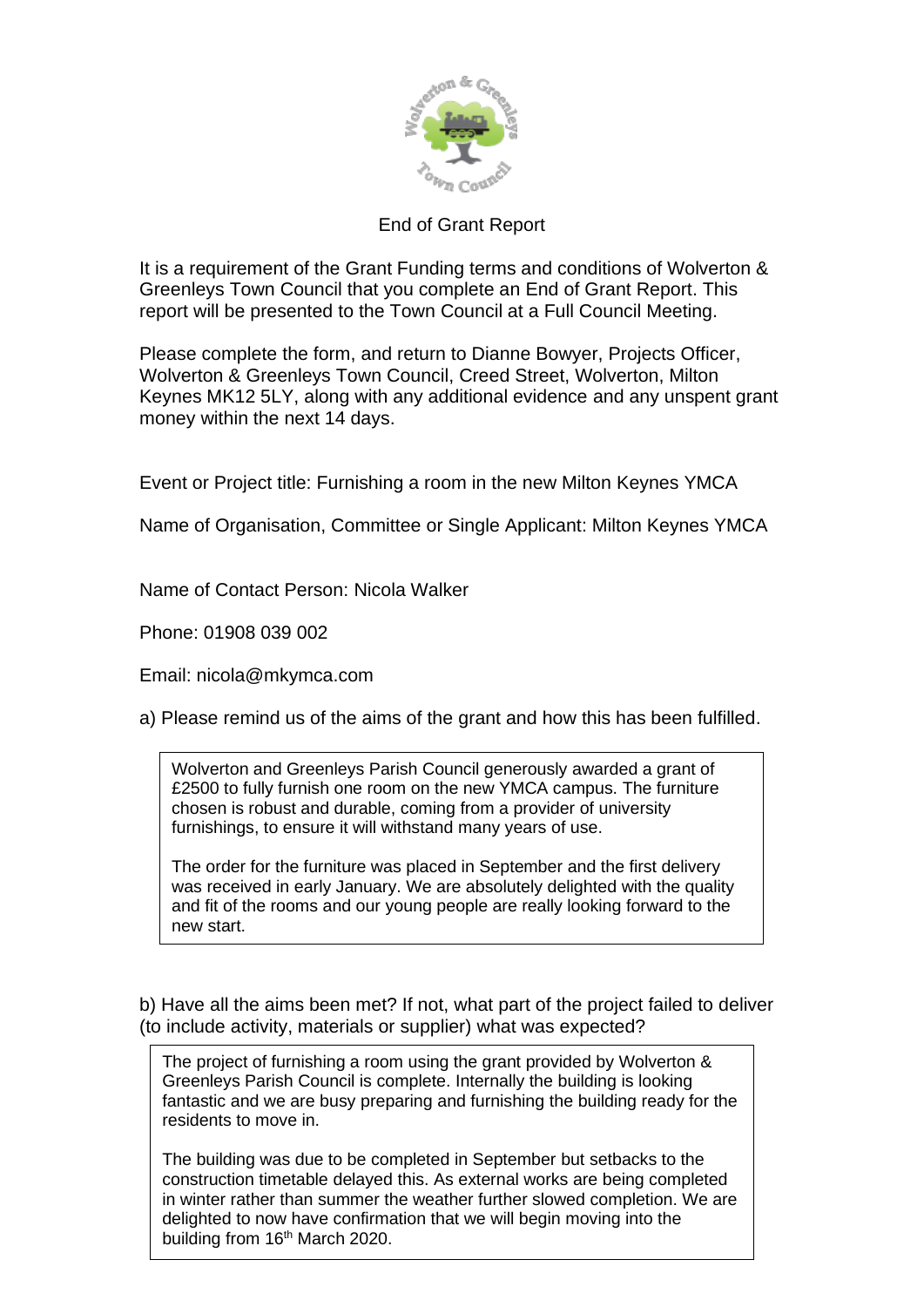c) Please include your end of project evaluation. Is this what you hoped for? Please feel free to include pictures of your event.

We are absolutely delighted with the quality and fit of the rooms, the photos below illustrate how the rooms look.



**Furnished Stage 2 Room on our new campus**



**Double bed with end & under-bed storage**



**Robust wardrobe with shelf & large storage drawer**



**Sturdy desk with soft-close drawers & poof seat**



**Arm-chair with easy-clean faux leather finish**



**En-suite shower room with hand basin & toilet**

The furnished rooms look and feel absolutely fantastic and our young people are really looking forward to the new start.

In the meantime, other aspects of the project are continuing as scheduled. The Activities Coordinator, Employment Manager and Personal Development Coaches are now all in post and are supporting our residents with independent living skills, confidence building and residents that will move into the Stage 2 accommodation are beginning to have one-to-one employment discussions.